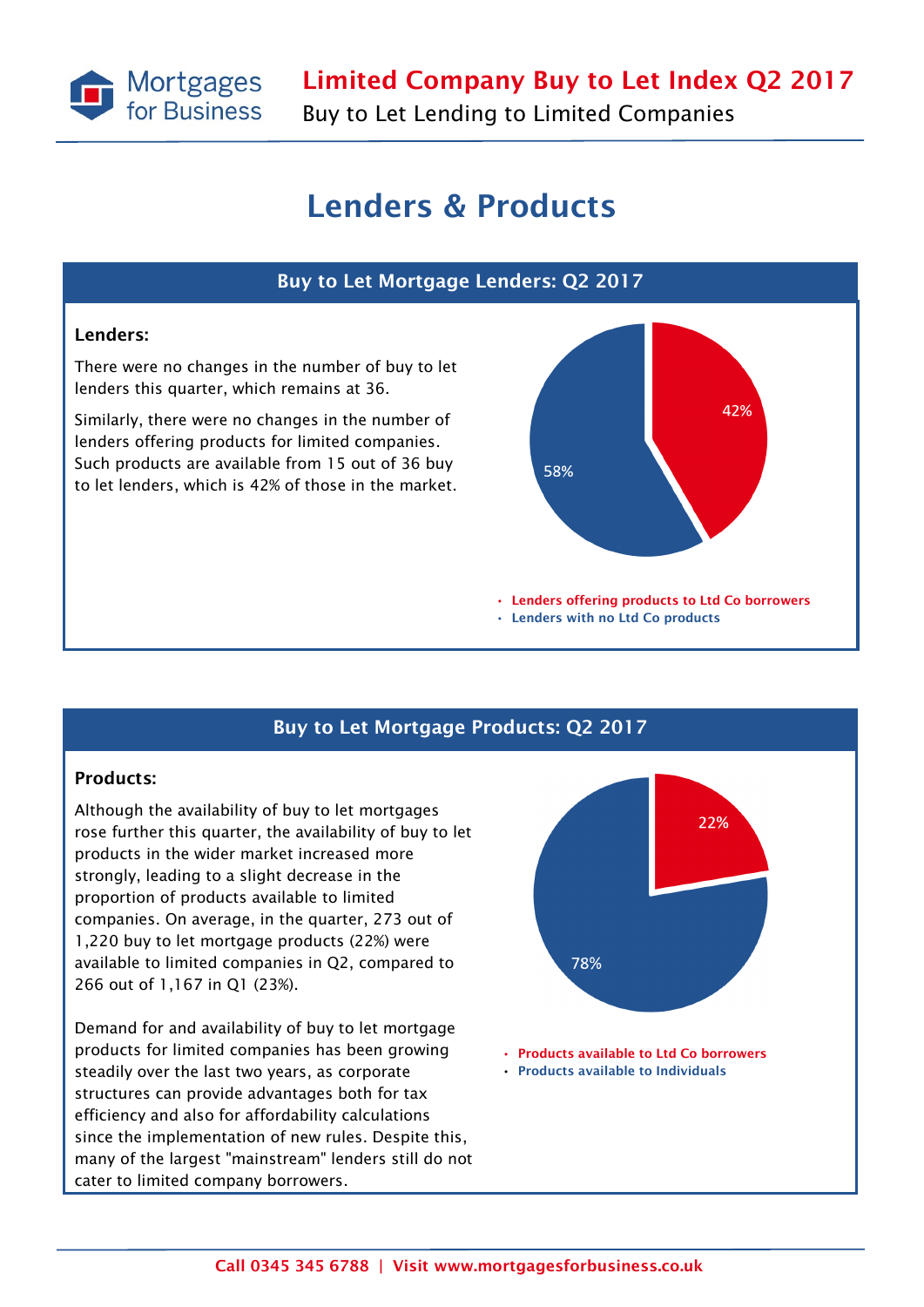

# Pricing

|              | <b>Limited Company</b> |                     | <b>Entire Market</b> |                         |
|--------------|------------------------|---------------------|----------------------|-------------------------|
|              | No.                    | Av. Cost            | No.                  | Av. Cost                |
| Variable     | 92                     | 4.4% $\sqrt{1}$     | 292                  | 3.8% $\Leftrightarrow$  |
| 2 Year Fix   | 69                     | $3.8%$ $\downarrow$ | 366                  | $2.9\% \Leftrightarrow$ |
| 3 Year Fix   | 30                     | $3.7%$ $\downarrow$ | 168                  | $3.5%$ $\sqrt{0}$       |
| 5 Year Fix   | 71                     | 4.0% $\sqrt{1}$     | 338                  | 3.7% \$                 |
| <b>Total</b> | 273                    | 4.0% ↓              | 1,220                | 3.2% $\sqrt{1}$         |

Although product availability for limited companies barely moved this quarter, pricing improved further, bringing rates ever closer to those available on the wider market.

Three and five-year fixed rates saw average pricing fall by 0.4% each among products available to limited companies, with smaller reductions of 0.1% and 0.2% respectively for variable and two-year fixed rates.

In the wider buy to let market prices fell more marginally, with no change to average variable and twoyear fixed rates, and just 0.1% reductions in three and five-year fixed rates.

Rates available to limited companies are still somewhat above the market average, as the cheapest products are typically offered by lenders without the systems or underwriting skills in place to offer products to limited companies. For those that do, many offer the same rates to SPVs and personal borrowers. However, very few offer the same rates to trading limited companies.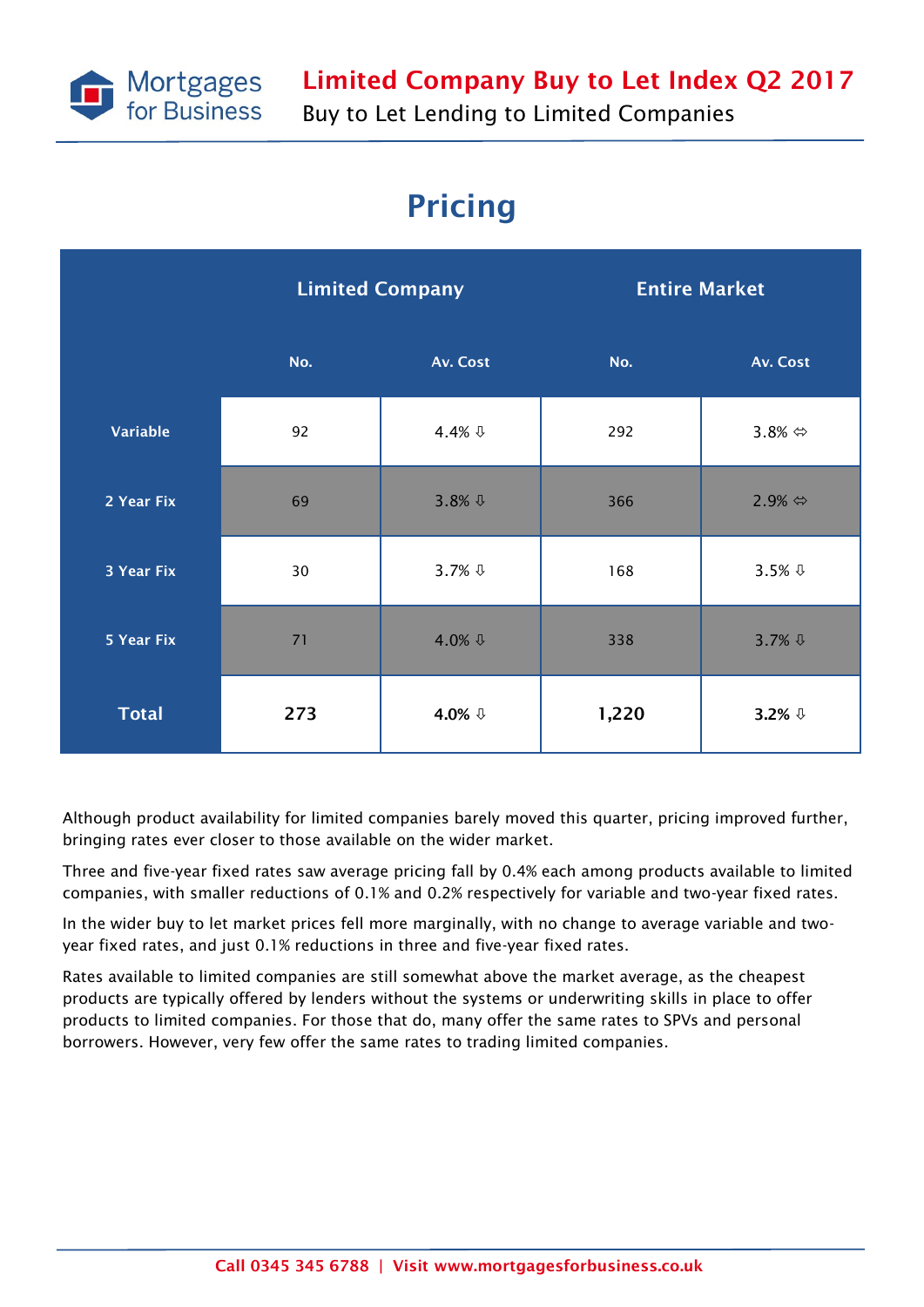

# Transactions:

### Ltd Company BTL as a proportion of the whole market